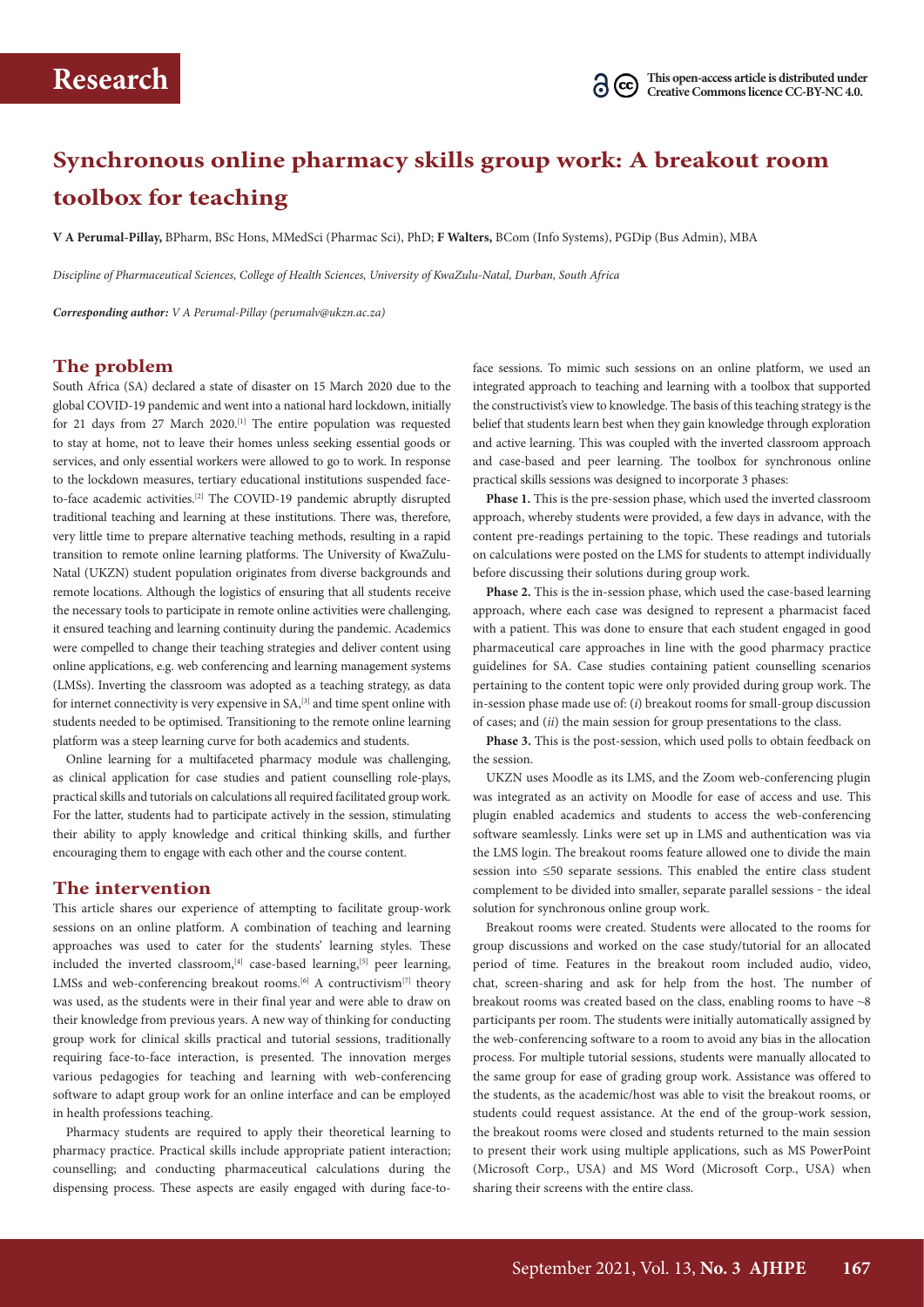# **Research**

A toolbox for synchronous online pharmacy skills group work using webconferencing breakout rooms was developed and implemented (Table 1).

### **Lessons learnt**

**For facilitators.** There is improved efficiency with ≥2 facilitators. This ensured that the main session was always manned to assist students who experienced connectivity issues or latecomers, allocating or re-allocating them to their room. This allowed the remaining facilitators to visit each room to observe or contribute to the live discussions. Ideally, academic facilitators should visit each breakout room every 10 minutes to moderate discussions and pose questions to encourage participation, thereby moving passive learners to active learners to maintain similar impact of face-to-face group work.

We used the polling function as a quick spot test to gauge understanding of a concept during a session and for feedback after a session. This enabled adapted learning.

**For students.** They required orientation to the concept of breakout rooms at the outset and during the first two sessions they could familiarise themselves with this format for online group work. The group work required them to engage with the content provided, moving them from passive to active learners. Students were innovative during these breakout room sessions, demonstrating role-plays for patient counselling and MS PowerPoint (Microsoft Corp., USA) and MS Word (Microsoft Corp., USA) presentations using screen-share to present worked calculations. Students became familiar with breakout rooms and eventually attended sessions with preprepared content and engaged in fruitful discussions.

## **What will I keep in my practice?**

This integrated approach to teaching and learning is beneficial to health professions education, as learning occurs through the application of concepts. The intervention is a student-centred approach to learning, creating an environment increasingly conducive to learning, where students

| Table 1. Toolbox for synchronous online pharmacy skills group work |         |                                                                         |                                                                                                                                                                                                                                                                               |
|--------------------------------------------------------------------|---------|-------------------------------------------------------------------------|-------------------------------------------------------------------------------------------------------------------------------------------------------------------------------------------------------------------------------------------------------------------------------|
| Constructivism                                                     | Phase 1 | Pre-session                                                             | <b>Instructions</b>                                                                                                                                                                                                                                                           |
| approach to online<br>teaching                                     |         | Select the exercise for the<br>session and upload content to<br>the LMS | • Provide content pre-readings                                                                                                                                                                                                                                                |
|                                                                    |         | Pre-allocate case study numbers<br>to groups                            | • Example: 4 groups - each group is allocated a different case study, numbered from 1<br>to 4                                                                                                                                                                                 |
|                                                                    |         |                                                                         | • Provide this only in-session to ensure that students complete all pre-reading material<br>before attending online group-work sessions so that they are able to apply this<br>content to the case during group-work discussions                                              |
|                                                                    | Phase 2 | In-session                                                              | • Instructions                                                                                                                                                                                                                                                                |
|                                                                    |         | Set the scene for the day's topic                                       | • Provide a brief lecture on the salient points of the topic highlighted from the pre-<br>readings                                                                                                                                                                            |
|                                                                    |         |                                                                         | • Outline the exercise/activity for the day                                                                                                                                                                                                                                   |
|                                                                    |         | Assign students to breakout<br>rooms                                    | • Manually or automatically                                                                                                                                                                                                                                                   |
|                                                                    |         | Label breakout rooms                                                    | • Name according to group numbers or with the allocated case study numbers to assist<br>students with easy identification of their allocated group and to assist the academic<br>when grading group work                                                                      |
|                                                                    |         | Provide the instructions<br>to students before opening                  | • Instruct students to click the 'Join' pop-up message to join the breakout room when<br>invited to do so                                                                                                                                                                     |
|                                                                    |         | breakout rooms                                                          | • Instruct students not to leave the breakout room for any reason. If disconnected for<br>some reason, advise students to rejoin the meeting and provide their group/case<br>number in the chat box on rejoining the meeting to be reassigned to the correct<br>breakout room |
|                                                                    |         |                                                                         | • Inform students to 'Ask for help' from the facilitators by clicking on that exact feature<br>inside the breakout room                                                                                                                                                       |
|                                                                    |         |                                                                         | • Advise students to discuss answers and work together on an electronic document for<br>presentation during the main discussion session when breakout rooms close<br>• Inform students of the time allocation for discussion and preparation of<br>presentations              |
|                                                                    |         | Set time limit for the breakout<br>rooms                                | • Close breakout rooms automatically or send out a broadcast message to all breakout<br>rooms a few minutes before closing the rooms to notify students of the remaining<br>time to complete their group work                                                                 |
|                                                                    | Phase 3 | Post session                                                            | <b>Instructions</b>                                                                                                                                                                                                                                                           |
|                                                                    |         | Obtain feedback                                                         | • Set up and run a poll at the end of the session                                                                                                                                                                                                                             |
|                                                                    |         |                                                                         | • Encourage students to post further questions on the discussion forum in the LMS to<br>be addressed by peers and academics                                                                                                                                                   |
|                                                                    |         |                                                                         |                                                                                                                                                                                                                                                                               |

LMS = learning management system.